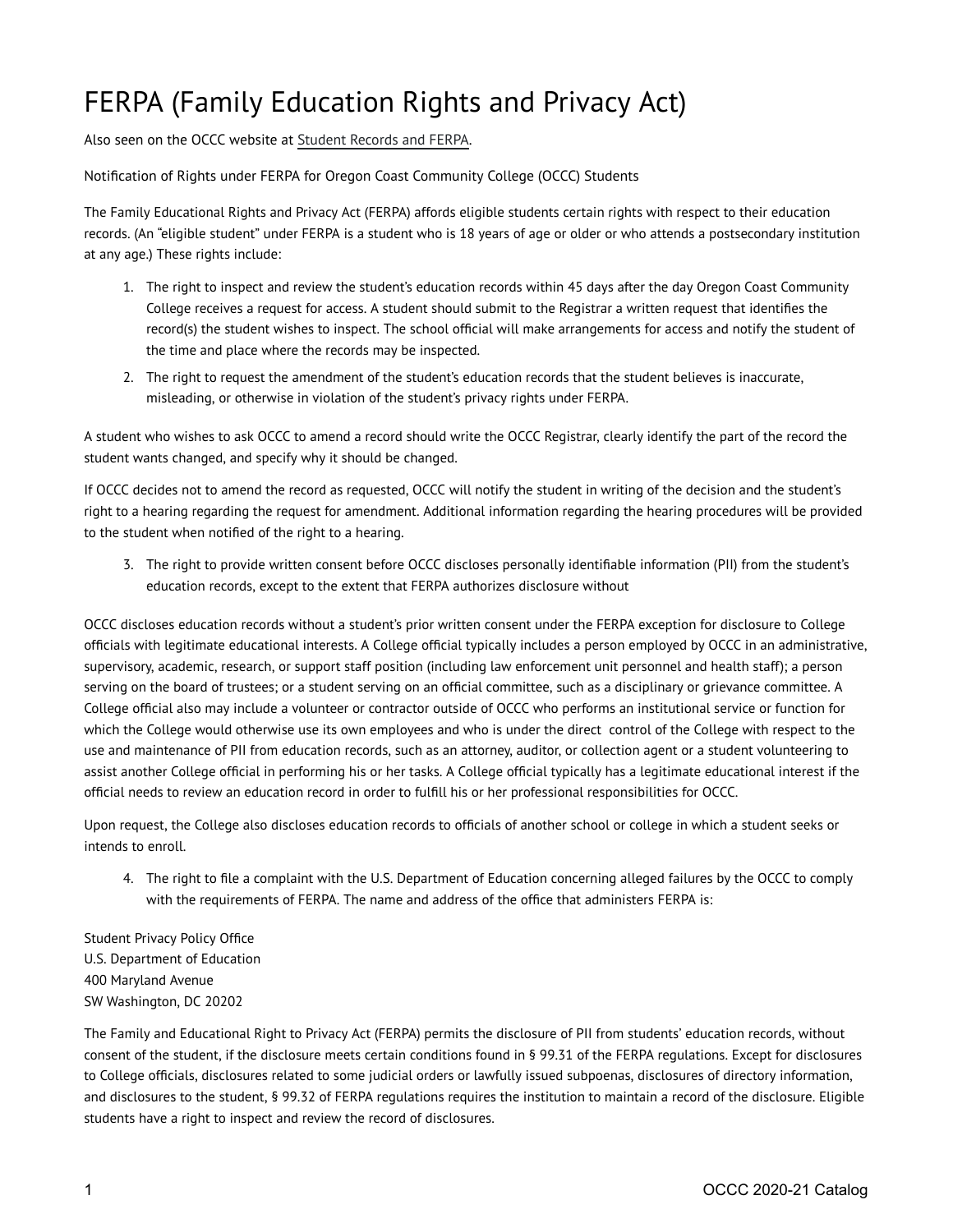In accordance and compliance with these FERPA provisions for higher education institutions, Oregon Coast Community College discloses PII from education records without obtaining prior written consent of the student:

- To other College officials, including faculty, within OCCC whom the College has determined to have legitimate educational interests. This includes contractors, consultants, volunteers, or other parties to whom the College may have outsourced institutional services or functions, provided that the FERPA conditions listed are met. [i]
- To officials of another school or College where the student seeks or intends to enroll, or where the student is already enrolled if the disclosure is for purposes related to the student's enrollment or transfer, subject to the FERPA requirements. [\[ii\]](https://oregoncoast.edu/student-records-and-ferpa/#_edn2)
- To authorized representatives of the S. Comptroller General, the U.S. Attorney General, the U.S. Secretary of Education, or State and local educational authorities, such as a State postsecondary authority that is responsible for supervising the university's State-supported education programs. Disclosures under this provision may be made, subject to the FERPA requirements, in connection with an audit or evaluation of Federal- or State- supported education programs, or for the enforcement of or compliance with Federal legal requirements that relate to those programs. These entities may make further disclosures of PII to outside entities that are designated by them as their authorized representatives to conduct any audit, evaluation, or enforcement or compliance activity on their behalf. [iii]
- In connection with financial aid for which the student has applied or which the student has received, if the information is necessary to determine eligibility for the aid, determine the amount of the aid, determine the conditions of the aid, or enforce the terms and conditions of the aid. [\[iv\]](https://oregoncoast.edu/student-records-and-ferpa/#_edn4)
- To organizations conducting studies for, or on behalf of, the College, in order to: (a) develop, validate, or administer predictive tests; (b) administer student aid programs; or (c) improve instruction.  $[v]$
- To accrediting organizations to carry out their accrediting functions. [\[vi\]](https://oregoncoast.edu/student-records-and-ferpa/#_edn6)
- To parents of an eligible student if the student is a dependent for IRS tax purposes. [\[vii\]](https://oregoncoast.edu/student-records-and-ferpa/#_edn7)
- To comply with a judicial order or lawfully issued subpoena. [\[viii\]](https://oregoncoast.edu/student-records-and-ferpa/#_edn8)
- To appropriate officials in connection with a health or safety emergency, subject to FERPA provisions. [\[ix\]](https://oregoncoast.edu/student-records-and-ferpa/#_edn9)
- Information the College has designated as "[directory information"](https://oregoncoast.edu/student-records-and-ferpa/#student directory) under FERPA provisions.  $[x]$
- To a victim of an alleged perpetrator of a crime of violence or a non-forcible sex offense, subject to the FERPA requirements. The disclosure may only include the final results of the disciplinary proceeding with respect to that alleged crime or offense, regardless of the finding. [\[xi\]](https://oregoncoast.edu/student-records-and-ferpa/#_edn11)
- To the general public, the final results of a disciplinary proceeding, subject to the FERPA requirements, if the College determines the student is an alleged perpetrator of a crime of violence or non-forcible sex offense and the student has committed a violation of the College's rules or policies with respect to the allegation made against him or her. [xii]
- To parents of a student regarding the student's violation of any Federal, State, or local law, or of any rule or policy of the College, governing the use or possession of alcohol or a controlled substance if the College determines the student committed a disciplinary violation and the student is under the age of 21. [\[xiii\]](https://oregoncoast.edu/student-records-and-ferpa/#_edn13)

## References:

The provisions of the Family Educational Rights and Privacy Act (FERPA) are published at the following link: [https://www2.ed.gov/](https://www2.ed.gov/policy/gen/reg/ferpa/index.html) [policy/gen/reg/ferpa/index.html](https://www2.ed.gov/policy/gen/reg/ferpa/index.html) and contained with the US Code of Federal Regulations Title 34 CFR, Part 99.